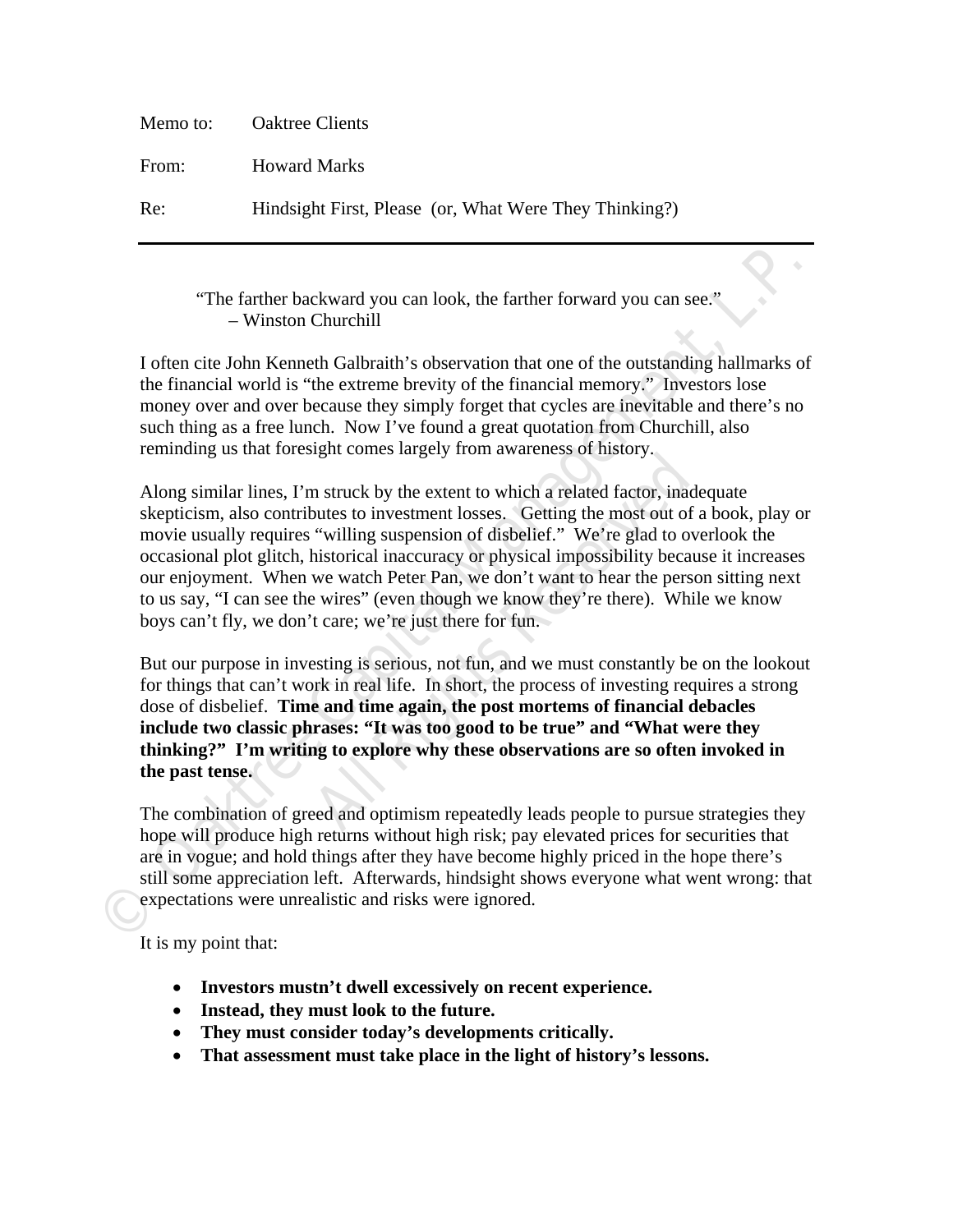All too often, investors' interest in the past is limited to the last few months or perhaps a year or two. They look unskeptically, are dazzled by the high returns they see, and jump aboard for more of the same. But they usually fail to consider longer-term history, which would show that "free lunches" never last forever. When the check ultimately comes in the form of losses, there's surprise and disappointment that could have been avoided.

Time infert inne when I Fread about trends being taken to excess — and tater, when the constrained to compare clear  $-$  I find myself asking what they could have been<br>phinking. The alpha that's so much in demand today is Time after time when I read about trends being taken to excess – and later, when the painful consequences become clear – I find myself asking what they could have been thinking. **The alpha that's so much in demand today is really the ability to see ahead to things others will see only afterwards, in the rearview mirror.** The people of Oaktree spend a lot of their time figuring out what might be the next mistake and preparing for it. In other words, we try to anticipate – and avoid – pitfalls that others will rue after the fact.

# Caveat Emptor

*e célèbre* is the Bayou group of hedge funds. Result<br>oney has disappeared. It's easy to make a list of thos<br>ffair, but few of the articles I see focus on the people<br>e funds' investors.<br>1 fingers are pointed at others all Today's financial *cause célèbre* is the Bayou group of hedge funds. Results were falsified and a lot of money has disappeared. It's easy to make a list of those who deserve blame in this affair, but few of the articles I see focus on the people I think should head the list: the funds' investors.

We live in an age when fingers are pointed at others all the time. Losers feel aggrieved and sue. That's what Bayou's investors will do, and certainly they were defrauded. But what was their part in the process? Where was their disbelief when they swallowed the following:

- They put their trust in a manager who claimed to have been a senior trader at Leon Cooperman's Omega Fund. But Leon – who denies that claim – says he got only one call over the years to verify it, while investors poured hundreds of millions into the fund.
- They invested in funds that executed trades through a brokerage firm owned by the funds' manager. Didn't they worry about the conflict that arises when a manager makes more money when his fund trades more often?
- They invested with managers who were the subject of complaints and lawsuits alleging improper conduct; these things can be checked out but apparently weren't. It seems investors took comfort from the fact that the brokerage affiliate was licensed by the NASD. What they missed, however, was the fact that the NASD would police the conduct of the brokerage arm but not the fund or its management.
- They went into funds whose auditors they'd never heard of. They couldn't have heard of them, because they'd never audited anyone. And if they had asked, they would've learned that the accounting firm's registered principal was the hedge fund's CFO.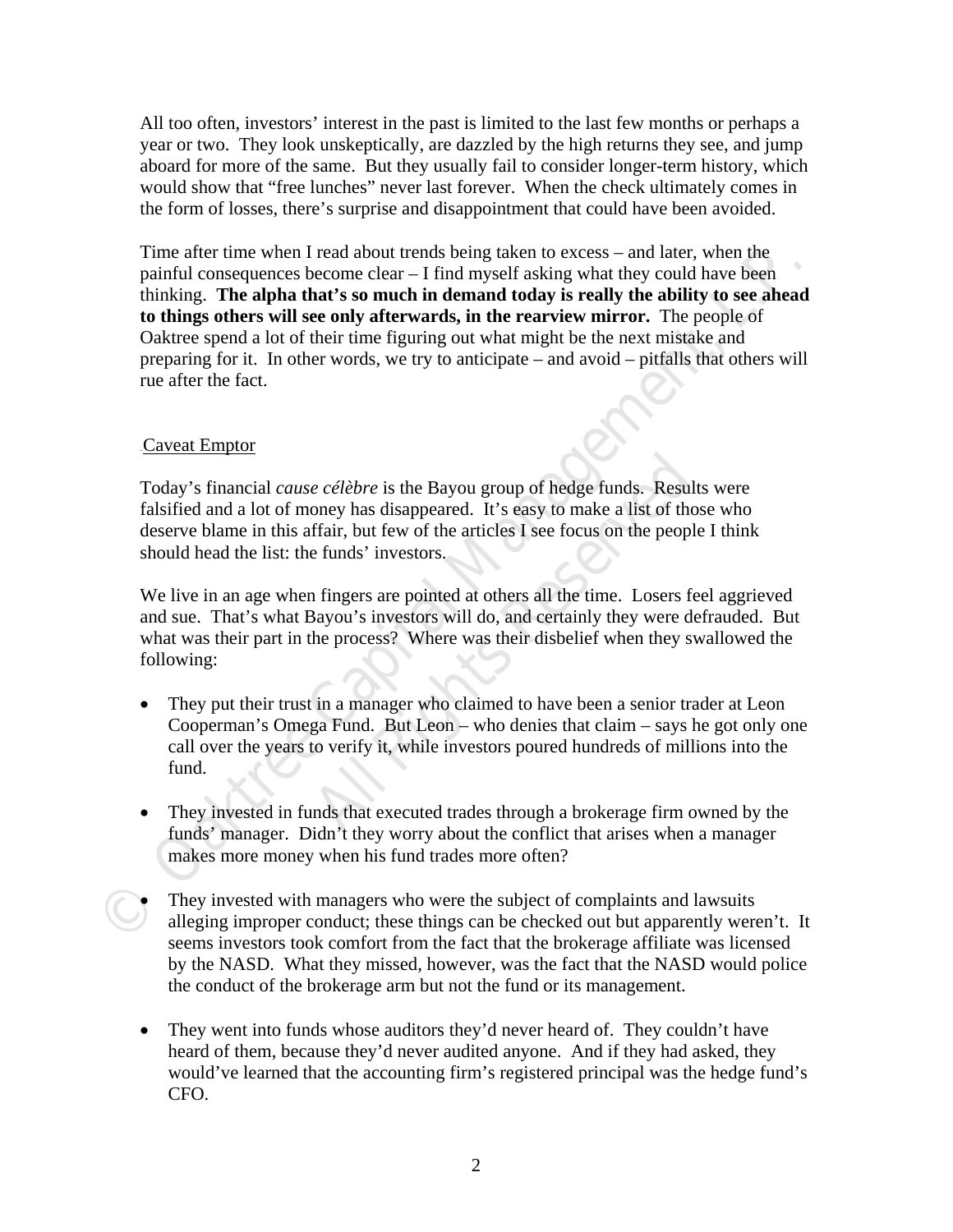• Some invested on the recommendation of people claiming to be hedge fund consultants. But in many cases these "advisers" disclosed that they were being paid by the funds they recommended. How could investors have relied on what so obviously could be biased advice?

In the case of Bayou – as in other scans before and others to come – it's clear that a<br>
drawerful of cash provides a strong incentive to steal. But if that's so obvious today,<br>
shouldn't it have been obvious to people bef In the case of Bayou – as in other scams before and others to come – it's clear that a drawerful of cash provides a strong incentive to steal. But if that's so obvious today, shouldn't it have been obvious to people before they became investors? Shouldn't that have encouraged caution? As The Wall Street Journal wrote on September 30 regarding Bayou's founders, "Such tidbits from the duo's business backgrounds were easy to find via Internet research and other inquiries." **Thus the bottom line is a simple one, and instructive. Which of Bayou's limited partners would have invested if they had known the above facts? And why didn't they know them?** 

## Stocks for the Long Run

**All Rights Constant Constant Constant Constant Constant Constant Constant Constant Constant I 967-69, I learned that its Center for Research in 1967-69, I learned that its Center for Research in Sising price for every sto** Going from the micro to the macro, another subject that suddenly looks a lot different in retrospect is the likely return on U.S. stocks. When I was in graduate school at the University of Chicago in 1967-69, I learned that its Center for Research in Security Prices had input the closing price for every stock every day since 1929 and computed that the average yearly return on U.S. equities had been a shade over 9%.

Later, a few more years of good returns had raised the historic figure – and thus expectations for future returns – to the range of 10-11%. **And from the late 1960s through the late 1990s, nothing – and I mean nothing – was more universal than the belief that stocks could be relied on for 9-11% per year. I don't think I've ever seen an assumption that was less questioned than this one.**

The next step in cementing this expectation was the publication of "Stocks For the Long Run" by Wharton's Jeremy Siegel, one of the nation's highest-rated professors. Siegel's message had the effect of minimizing worry about the variability of equity returns. He demonstrated with past data that stocks could be depended on to beat cash, bonds and inflation over the long term. In the popular perception, this morphed into an expectation that stocks could be depended on to beat cash, bonds and inflation . . . period.

Along with the boom in tech/media/telecom stocks and the first-day gains of IPOs, Siegel's data contributed to one of the greatest equity manias of all times. Of course, it evaporated after the TMT stocks collapsed in 2000 and was buried as the major stock averages did the unthinkable, declining for three straight years for the first time since the Great Crash.

So what do people expect from stocks today? Equity investors now realize that p/e ratios are too high for multiple expansion to be counted on, and that dividend yields have declined from 4-7% in 1925-55 and 3-4% in 1955-95 to 1-2% in the last ten years. Thus,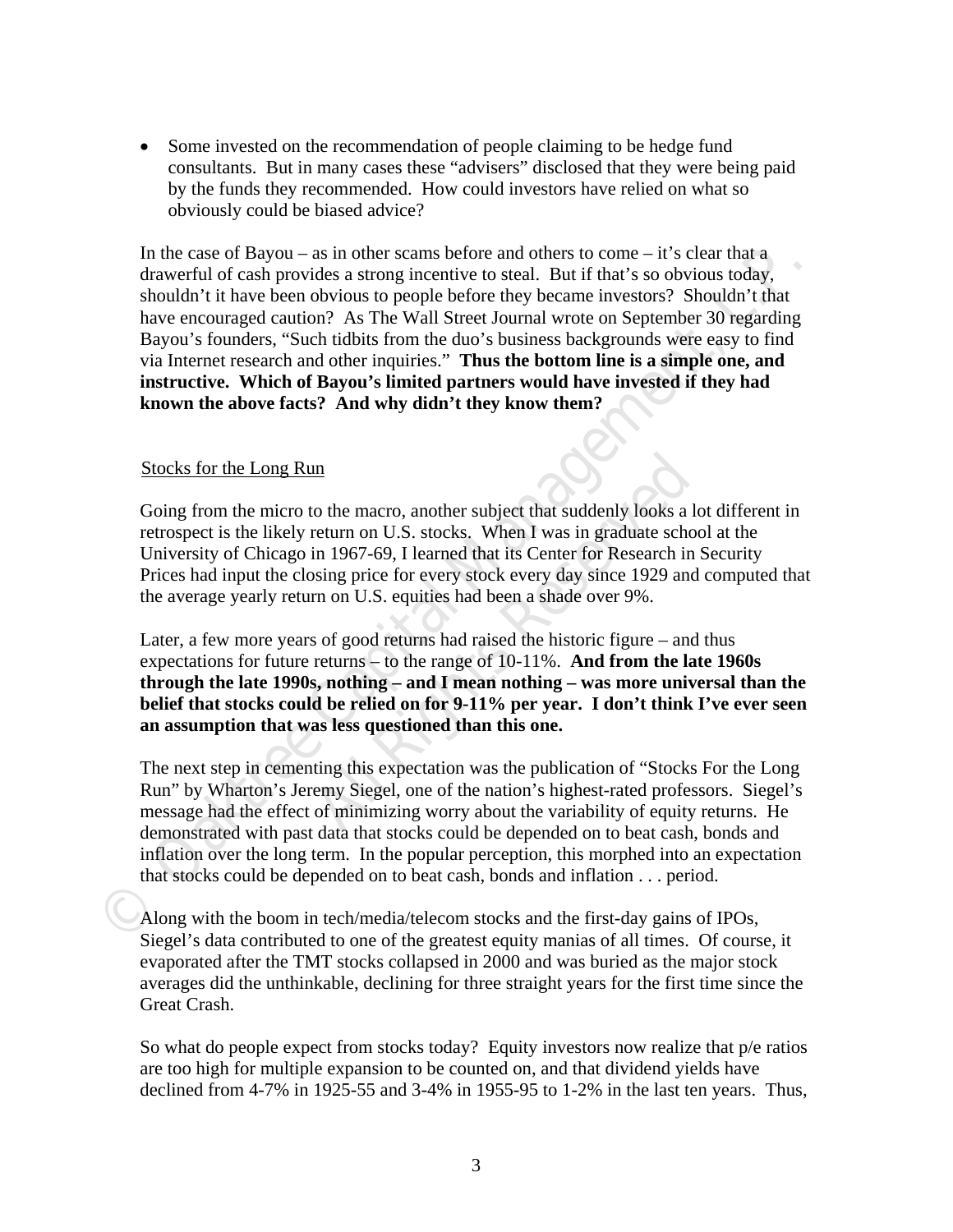they conclude they may have to look just to profits growth for their returns, and that's likely to be in the mid-single digits as usual. As a result, in my view, everyone's thinking 6-7%. No one's talking about 9-11% anymore.

What changed? There's nothing new about the argument contained in the paragraph just above. The cautious were making it in the 1990s. When stocks were rolling along, however, it had little persuasive power. **With stocks high, expectations regarding future returns were high.** The S&P 500 is 20% lower today than it was in 2000, on higher earnings, so it's demonstrably cheaper in  $p/e$  ratio terms (even if not necessarily cheap). **And with stocks lower, expectations regarding future returns are lower.** 

Can there be a more clear-cut case of hindsight prevailing? I don't think so. And by the way, in the late '90s, people were sure stocks held the key to investment performance, and were pushing up their allocations. Some got to 80% just in time for the crash. I may not travel in the right circles, but it's been years since I last heard of an institutional investor that wants to increase its allocation to domestic equities. **If they're correct now, what were they thinking in the late** '**90s?** 

## If Not Stocks, Then What?

**Alterivally in the late '90s?**<br> **Alterivally in the late '90s?**<br> **Alterivally in the late '90s?**<br> **Alterivally is to much money looking for a home in buyouts, vectors funds, real estate, and on and on. But that isn't keep Since no one wants to increase allocations to U.S. stocks (or high grade bonds, for that matter), where's the money going? The answer is, just about anyplace else.** Everyone knows there's too much money looking for a home in buyouts, venture capital, distressed debt, hedge funds, real estate, and on and on. But that isn't keeping more from flowing there.

I love that terrific Yogi-ism: No one goes there anymore; it's too crowded. **But the corollary is appropriate for the alternative investing world of today: Because it's so crowded, everyone wants to go there.** 

**Nowever.** it had little persuasive power. With stocks high, expectations regarding<br>future returns were high. The S&P 500 is 20% lower today than it was in 2000, on<br>higher earnings, so it's demonstrably cheaper in pé ratio Buyouts represent a great case in point today. It's a simple business (execution aside). You buy a company with a little equity and a lot of debt. If you buy it right, if you can make it a better company, and if you run into an environment characterized by a strong economy, freely available capital and rising asset prices, you'll be able to sell it for more than you paid for it, pay off the debt and enjoy a leveraged return. The theory is clear, but (like everything else in the investment world) it doesn't always work.

It worked very well from its inception around 1973 to roughly 1985, a period in which it was cheaper to buy a company through the stock market than start it and no one had ever heard of Henry Kravis. Then LBOs became enormously popular in the late 1980s, and companies were bought at ever-higher prices and ever-higher leverage ratios. Many of those went bankrupt in 1990 (causing a boom for distressed debt investors, but that's another story). That's what we call a full cycle.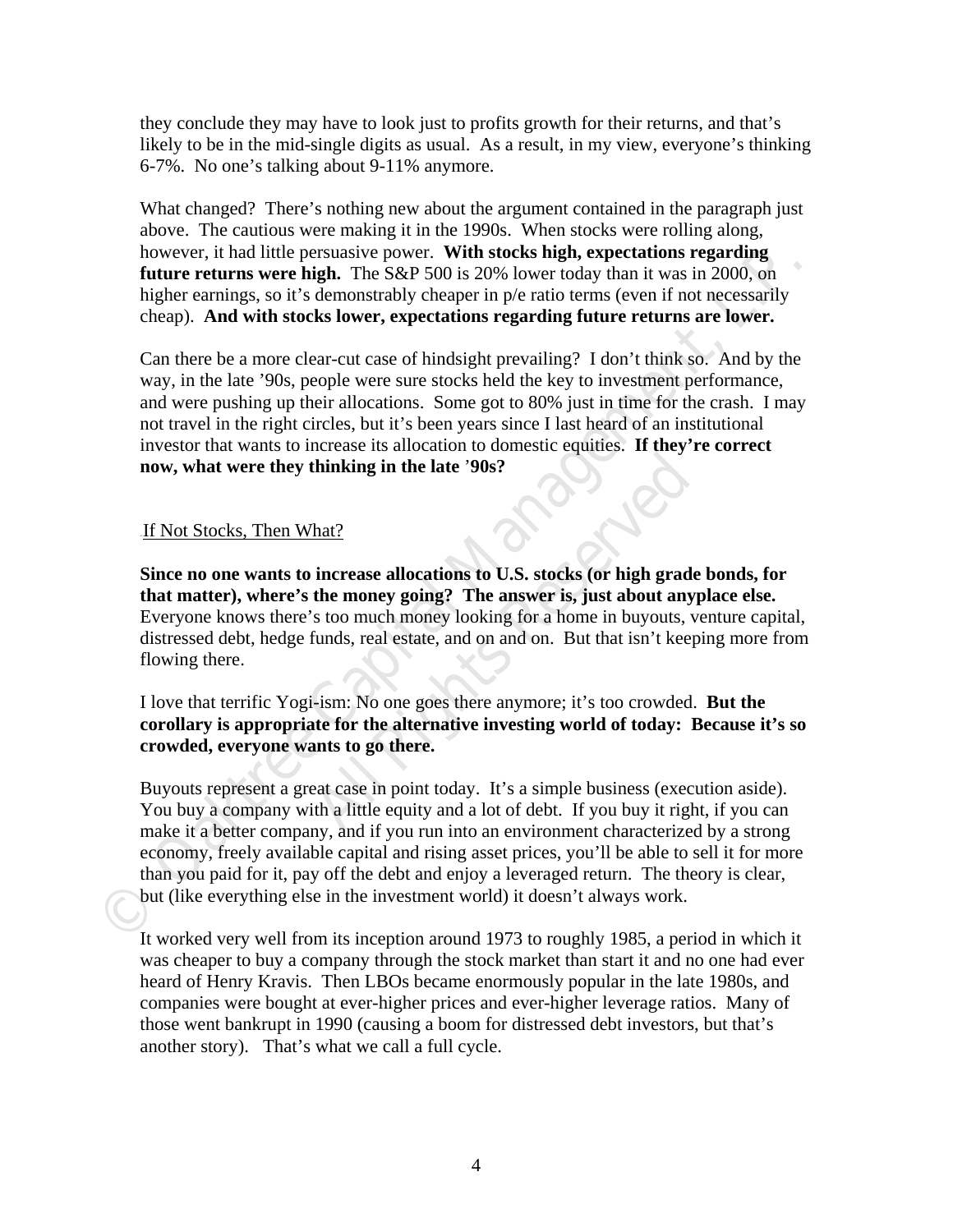Then a new cycle began, as it always will. Because the market was depressed in the early 1990s, as were investors, companies could be bought cheap again. And with both borrowers and lenders chastened, no one had to worry about deals becoming overleveraged. When a lengthy economic recovery ensued, those deals did well. (Even in the next heyday for distressed debt investors – 2002 – very few buyouts went bad.)

But every trend eventually is carried to excess, and it's absolutely inevitable that "what the wise man does in the beginning, the fool does in the end." So now everyone thinks buyouts hold the answer again. Everyone's emboldened rather than chastened. And everyone's enticed by the recent returns, which in many cases have been eye-popping.

But every trend eventually is carried to excess, and it's absolutely inevirable that "what<br>the wise man does in the beginning, the food does in the end." So now everyone fininks<br>hyouts hold the answer again. Everyone's emb What's been happening? Simply put, the stars have been perfectly aligned for buyout success. In the recession, the scandals and the stock market malaise of the early 2000s, companies could again be bought reasonably. Lenders became motivated to put out capital, so higher leverage could be piled on at low interest rates. The economy turned strong, and business recovered. As increased capital flowed to buyout funds, the competition to buy companies – even from other buyout funds – drove up prices. And most crazily, lenders became willing to extend debt capital so that equity sponsors could take out their investment in short order. Nothing could be better for buyout returns than the ability to minimize your equity investment, increasing the extent to which returns are geared up. Thus the deals made in the last year or two have produced great returns.

**All Rights All Rights Theorem Schematistics All All Rights All Section**<br> **All Rights Reserved** Constant Constant Constant Constant Constant Constant Proposition<br> **All Rights Reserved Dividends Theorem Schematist Schematis** But that doesn't mean the returns on deals made today and tomorrow will be similarly high. Will the favorable trends continue, or will they reverse? Will companies be costlier? Will interest rates rise? Will the economic environment continue to be salutary? Will leverage have the effect of magnifying gains or losses? Will the megafund managers do as well with \$10 billion funds in the environment of tomorrow as they did with \$3-6 billion in the past, with the stars aligned beautifully? **No one knows the answers, but investors should be asking these questions.** 

I recently had a visit from the head of one of America's largest pension funds. He agreed with me that money is flowing to buyouts (and other forms of alternative investment) mainly because no one wants more mainstream stocks and bonds. He also pointed out that people are making these investments to capture the "illiquidity premium." The illiquidity premium and its cousin, the risk premium, are return increments that illiquid and risky investments should deliver to compensate for their illiquidity and riskiness. If return premiums couldn't be expected, investors wouldn't make those investments. **But the fact that something's illiquid or risky absolutely does not mean that a return premium can be depended on to materialize – and certainly not in short-run periods as brief as 5 or 10 years**.

It seems like a long time ago that people talked about the equity risk premium: the amount of return in excess of bond returns that stocks would deliver to compensate for their riskiness. But, again, the fact that it should have been there doesn't mean it was. In 2000-02, it certainly did not show up.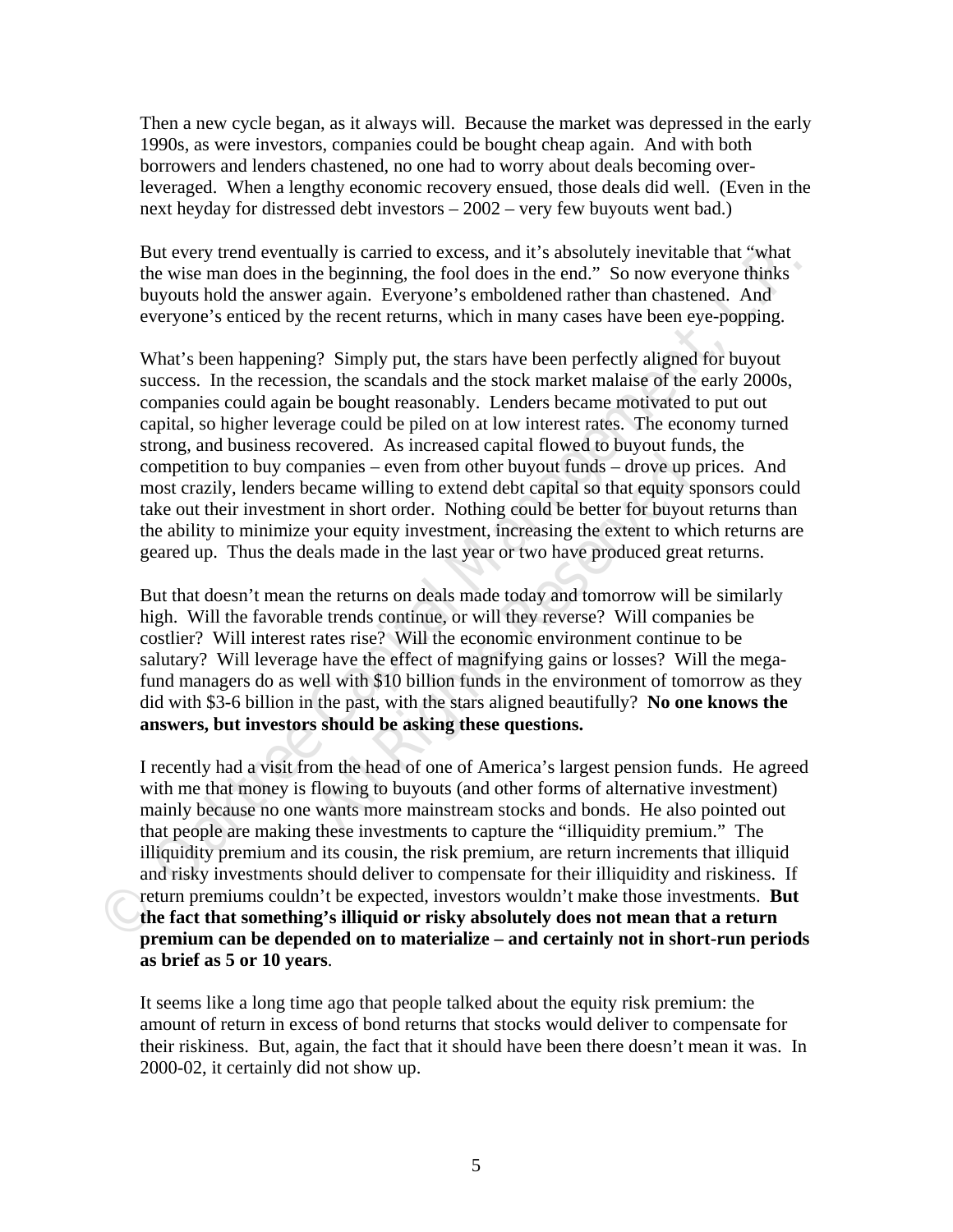**Investors should demand return premiums, but they shouldn't count on them. They should try to figure out whether they're in prospect – and as "prospect" implies, that's done by looking forward, not backward. The fact that return was there in the past doesn't mean it'll be there in the future. And, in fact, if too much return was earned in the past, that implies not much may be left for the future.** 

## The Impact of Oil Prices

I'll try to be brief here. If I told you the government had just enacted a \$125 billion annual tax increase, you might think consumer purchasing would be crushed, business strangled and stocks beaten down.

**Thus I'm incredulous that, with the price of oil (of which we import 12 million barrels a day) having risen from \$33/barrel in January 2004 to \$62 today, the stock market is still up (albeit not much).** What is a price increase on imported oil other than an enormous tax increase, with the proceeds going abroad rather than to Washington?

Maybe I'm just looking for the next thing to worry about (as usual). But if the economy slows in 2006 or 2007 and security prices decline, and people explain it all by citing the increased cost of oil, I hope you'll remember to ask people what they were thinking in 2005.

The Impact of Oil Prices<br>
TII try to be brief here. If 1 told you the government had just enacted a \$125 billion<br>
annual tax increase, you might think consumer purchasing would be crushed, business<br>
strangled and stocks b **All Rights Reserved** Summer to a Workington and Workington and Workington and Summer than to Wish and security prices decline, and people explain it all hope you'll remember to ask people what they were lude this section By the way, I don't include this section because I want to discuss oil prices, but because the recent developments exemplify typical investor behavior. **When investors as a group are feeling upbeat, the market is able to shrug off negatives as isolated and insignificant. When they're depressed, investors generalize individual complications into an insurmountable web of negatives.** I feel it's very important that we be aware of whether the market is giving events their proper weight, versus overlooking or overrating them. When things develop that should be considered, it's a matter of "Pay me now or pay me later."

# We're from the Government and We're Here to Help

In 2002, at the height of the Enron/WorldCom corporate scandals, the federal government gazed unerringly into its own rearview mirror and demonstrated its ability to solve the last problem . . . and cause the next one. I've been looking for an opportunity to pop off on the subject of Sarbanes-Oxley, and here it is.

There was little discussion or dissent before Congress passed – and the president signed – this piece of legislation designed to root out corporate corruption and hold executives responsible for future infractions. The vote should tell you something: 423 to 3 in the House and 99 to 0 in the Senate! Any time the Great Deliberators on both sides of the aisle agree on something so overwhelmingly, it's probably being done in the heat of the moment and in response to rampant popular sentiment – and it's probably a mistake.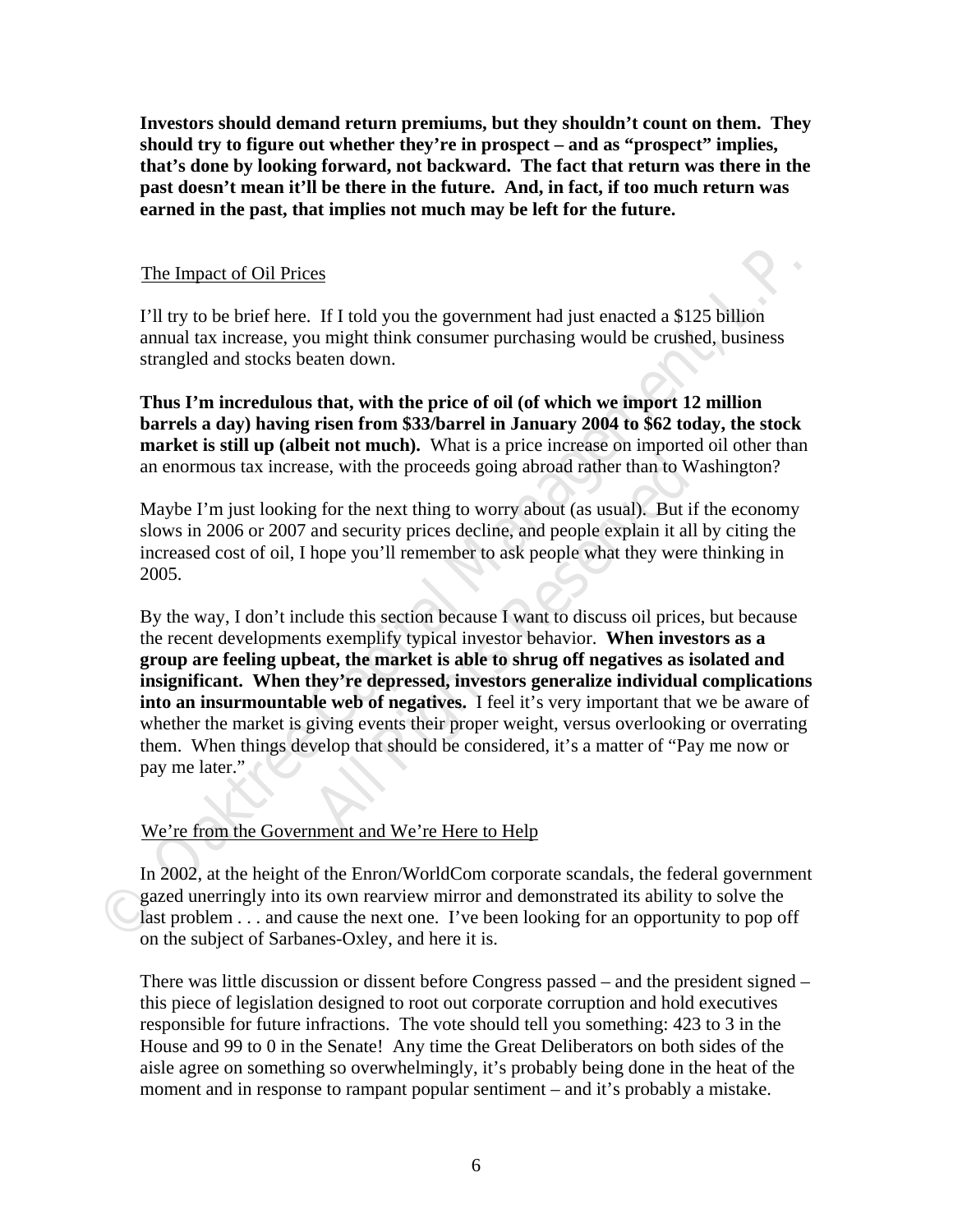Let's look at the law's operation and effects. First, it required enormous one-time expenditures for the scrubbing of corporate books and the creation and assessment of control structures designed to avoid misdeeds. Second, it called for significant incremental ongoing expenditures along these lines.

At a conference I attended recently, a venture capitalist estimated that the average company with revenues of \$50-60 million faces increased costs of \$1-1½ million per year associated with being public. Larger companies are spending far more. I view this as an enormous tax on American business in perpetuity, and the benefits as far smaller than the cost.

When the hue and cry was at its apex and this law was enacted, a widespread epidemic of corruption was suspected. It turned out that the early reports were the worst, and few additional cases were detected in the mandated examinations that followed. So as a result of about \$10 billion in scandals – at Enron, WorldCom, Adelphia, Tyco and a few others – we've ended up with a law that will require the largely unproductive expenditure of many billions every year forever (or until rectified).

company with revenues of 550-60 million faces increased costs of \$11-1/2 million per year<br>associated with being public. Larger companies are spending far more. I view this as a<br>mormous tax on American business in perpetuty at a saw that the term of the digety diplomation of the above on comparison of the divergence of that in 2002, citizens, and thus politicians, became is didn't prevent all fraud or keep CEOs from saying "Thus the governmen And it's not as if we had no laws on fraud before Sarb-Ox. They were there, and they were enforced. It's just that in 2002, citizens, and thus politicians, became frustrated with the fact that the old laws didn't prevent all fraud or keep CEOs from saying, "I had no idea that was going on." Thus the government moved precipitously to enact new laws. It's worth noting in this connection that the executives of Tyco, Adelphia and WorldCom all were successfully prosecuted under the preexisting laws, while the major alleged malefactor targeted under Sarb-Ox – Richard Scrushy of HealthSouth – escaped punishment altogether.

So has Sarb-Ox solved the problem? Mistakes made by generally honest managements will be identified in some cases, as they may have in the past, and some inept fraudsters will be caught. But I doubt the serious crooks will be prevented from taking a crack at robbing the cookie jar. And there is genuine risk that Sarb-Ox's single-minded emphasis on driving out fraud will have negative implications for corporate decision making.

**What will be the effect of all of the above on companies' future development, and on the free enterprise system that has done so much for America heretofore? That's what our government should be emphasizing – not an overblown reaction to the scandals of the past.** If the shortcomings of regulation can be reduced to one, I think it's the inability to anticipate second-order consequences. My advice to Washington (not that anyone's asking): don't look back at the problems of yesterday, but ahead to the impact of your "solutions."

## Saving for Old Age

Henny Youngman used to tell about being stuck up at gunpoint. When asked for "Your money or your life," he answered, "Take my life; I'm saving my money for my old age."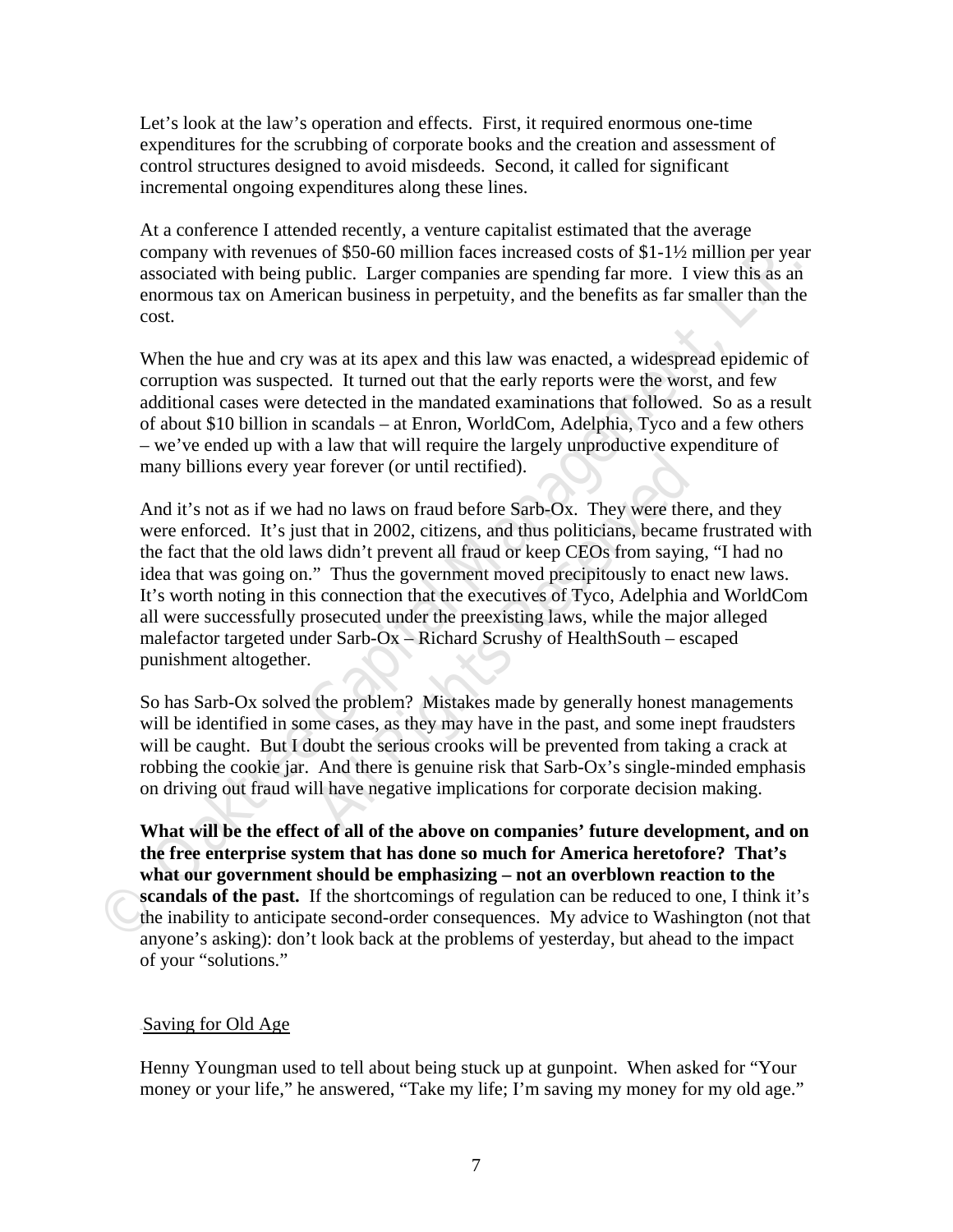Well, we rarely hear anymore about saving for old age. That's part of the financial prudence that has become hopelessly passé. After all, saving for later means consuming less today and delaying gratification, and those things are entirely out of style.

But then how do people expect to live in their old age? People seem to be retiring earlier, and certainly they're living longer. Medical advances are prolonging life but not getting any cheaper. With retirement lasting longer and entailing greater costs, how will people pay their bills?

Heretofore, the solution has been a stool with three legs: Social Security, private pensions and personal savings. How solidly constructed is the stool of today?

any cheaper. With retirement lasting longer and entailing greater costs, how will people<br>pay their bills?<br>Heretofore, the solution has been a stool with three legs: Social Security, private pensions<br>and personal savings. H **All Rights All Righters** we are interesting to the result of their incomes peduced benefits . . . but equally convinced that few p suicide by advocating tough medicine to solve a proving to worry about reelection, Preside We've heard a lot about Social Security's woes. The number of active workers supporting each retiree is declining, threatening the system with insolvency a few decades out. After reading (and reviewing for the L.A. Times) Pete Peterson's excellent book "Running on Empty," I'm convinced we'll need some combination of higher taxes, delayed retirement or reduced benefits . . . but equally convinced that few politicians are going to commit career suicide by advocating tough medicine to solve a problem that's decades away. Not having to worry about reelection, President Bush came out of his 2004 victory willing to spend some political capital on his solution: the private retirement account. But no groundswell formed behind it, and other issues have taken center stage, and we haven't heard anything on this subject for months. One way or the other, I think retirees in the future will receive less from Social Security than the system promises today.

So what about private pensions? Defined Benefit plans are declining in popularity among employers, and a not-insignificant number are headed for insolvency. Defined Contribution plans are taking their place in many cases, but some of the bloom is off the rose now that "401-k" and "Acapulco" have ceased to be synonymous. Certainly their benefits are expected to be less lavish and less dependable now than was thought to be the case while the equity bubble of 1998-99 was in full flower.

And that leaves personal savings . . . which as a percent of income just went negative in July. I am amazed when I read about the people who spend all of their income and more on lifestyle. **Maybe they think old age won't come, but that's not a solution I'd be eager to rely on.** What about the millions – with no savings – who each year spend thousands of dollars more on their credit cards than they earn. How do they think this movie will end?

Anyway, early Baby Boomers like myself are probably well taken care of, because we partook of the post-war economic miracle before it had to be shared broadly and heeded the lessons of thrift taught by our Depression-era parents. But I worry deeply that those who retire in the 2020s and thereafter will find themselves without the resources they need. I also worry that the government will write checks to cover the shortfall. Compassion is a good thing, but swollen deficits, higher taxes and the implications of teaching people they don't have to save are all very bad.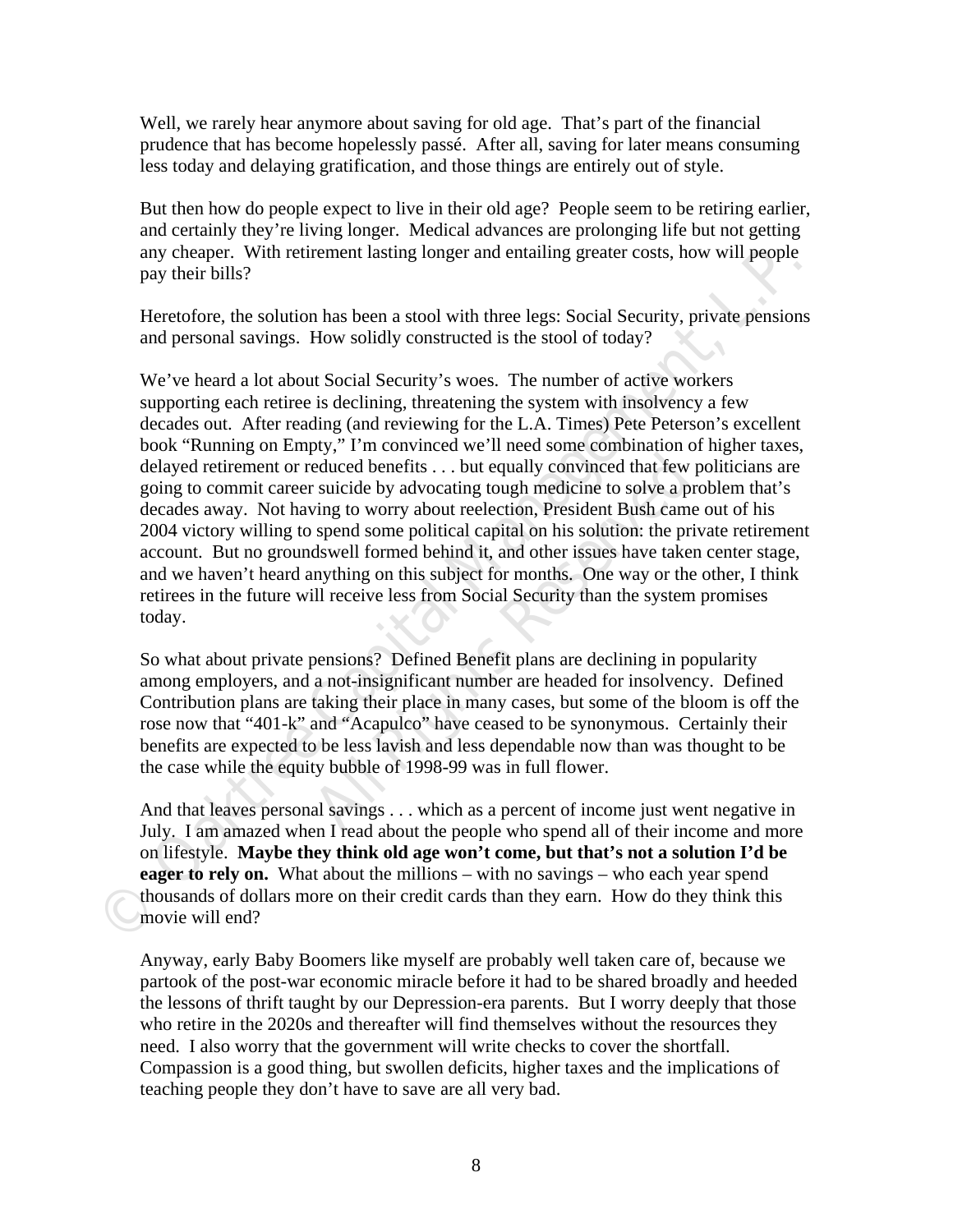When 2030 rolls around, with the centennial of the Depression, there's likely to be widespread wonder about what the non-savers of 2005 were thinking. I'd rather people started asking the relevant questions today.

# You Can Always Live in It

Of course, the solution *du jour* for the question of wealth building is real estate. People are lining up to buy residences – especially condos – that they don't need, don't intend to occupy and can't rent out at prices providing a reasonable return on their investment, all in the expectation that they'll be able to sell them at a profit. That prompts me to coin a Yogi-ism of my own: My condo produces negative cash flow every month, but somebody else will pay me more for it than I paid.

My May memo "There They Go Again" discussed the residential real estate boom in depth, and I'm not going to repeat its message. Suffice it to say that "It can only go up," "It's been rising for months, but it's sure to keep going" and "If it starts to go down, I'll just get out" are routinely scoffed at after the fact.

**You Can Always Live in It**<br>
Of course, the solution *du jour* for the question of wealth building is real estate. People<br>
are lining up to by residences – especially condos – that they don't need, don't intend to<br>
occupy They doesn't also assume that the base of the say that "It can<br>ag to repeat its message. Suffice it to say that "It can<br>anths, but it's sure to keep going" and "If it starts to g<br>ely scoffed at after the fact.<br>here is the What I want to review here is the extent to which people are buying highly appreciated properties that they couldn't afford if they had to pay full debt service on them on a current basis. This is entirely analogous to the highly leveraged buyouts of the 1980s that depended on zero-coupon borrowing. This debt was a big red flag: "I'm buying something I can't afford, with debt I can't service on a current basis, hoping positive developments will bail me out." Most of them went bankrupt in 1990 when the economy softened and debt couldn't be refinanced.

Now people are assuming increased financial risk to buy homes, often taking out interestonly loans at artificially low teaser rates. The September 2005 issue of The Gloom, Boom & Doom Report quoted Grant's Interest Rate Observer quoting David Rosenberg of Merrill Lynch:

- An estimated 42% of first-time buyers made no down payment on their home purchase in 2004.
- In the hottest price areas in the U.S.A., ARMs [adjustable rate mortgages] now account for over 50% of new mortgage originations.
- Over 60% of new mortgage loans in California this year have been interest-only loans or option ARMs.

People are stretching to buy the most house they can with the biggest mortgage payment they can afford. But if they can barely cover today's artificially reduced payments, what will they do when interest kicks in and/or rates rise? And what if their incomes fall? Where's the margin for error? When I was young, the rule of thumb was that no more than one-quarter of your paycheck should go for shelter. Today lots of people are paying more than half.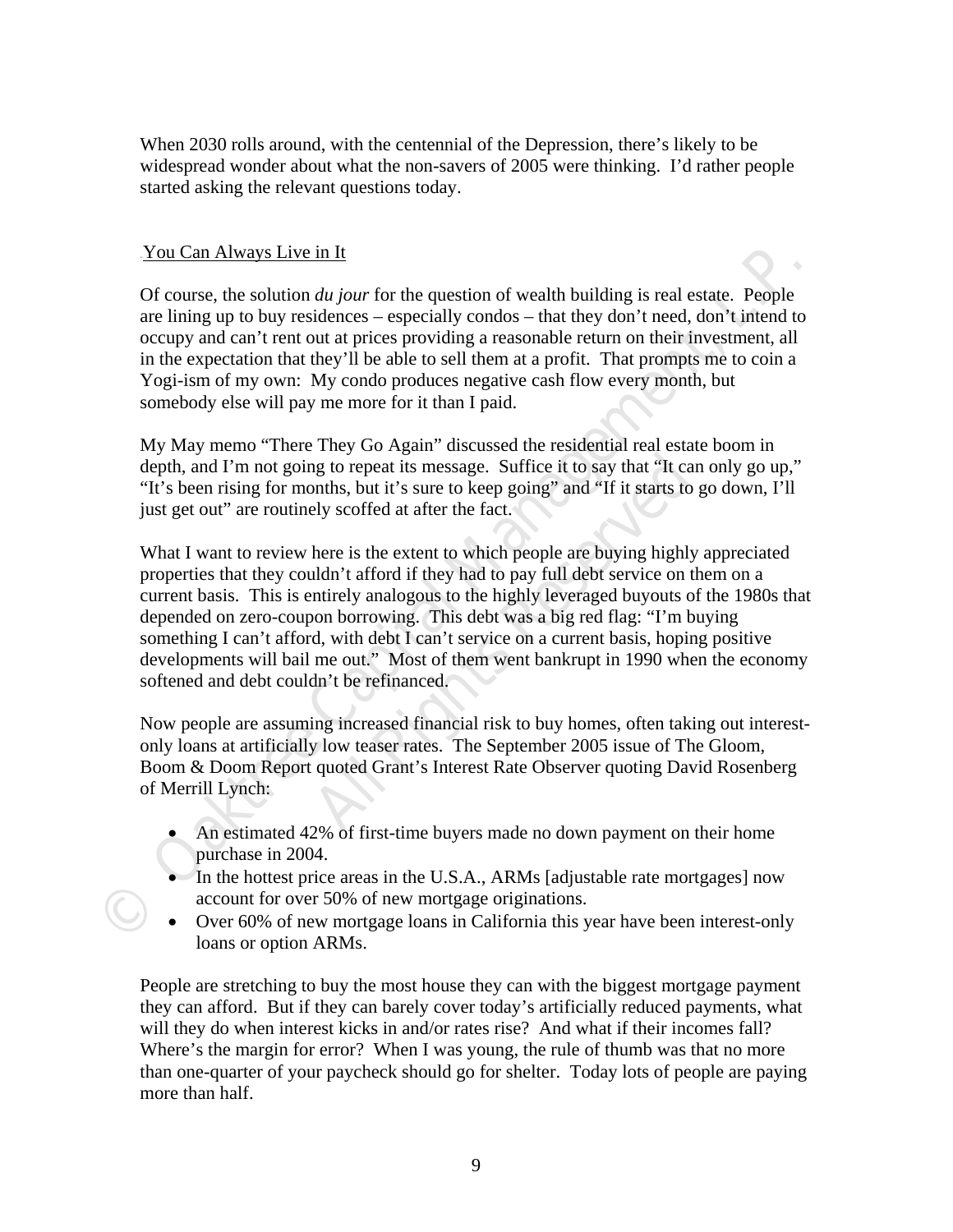"Everyone knows" it's better to make tax-deductible mortgage payments than to pay rent. But the beauty of financial puzzles is that there's no answer that's always correct regardless of the circumstances. I'd rather pay a low rent I'll be able to afford even if things get a little worse than a high and possibly rising mortgage payment, on the continuation of which my home ownership is riding.

The old goal was to have the house paid off by retirement, so you could live in it when your paycheck stopped. Now, thanks to the magic of minimal down payments, minimal amortization and adjustable interest rates (starting from historically low levels), payments may well be higher in retirement than during the owners' working years. How will people – possibly with little or no savings – hold onto their properties when their paychecks stop?

We never hear anymore about people "saving for a rainy day" or "saving for their old age." If you do those things, it may be harder to get the house of your dreams . . . but you'll never go broke. I wonder how many of today's home buyers will learn this lesson through painful experience.

#### Selling Money

The old goal was to have the house paid off by retirement, so you could live in it when<br>your paycheck stopped. Now, thanks to the magic of minimal down payments, minimal<br>amortization and adjustable interest rates (starting *All worder how many of today's home buyers will leads* is a liven in two many of today's home buyers will leads.<br> **All Rights Reserved All Rights Reserved** and the capable of being differentiated from its competitors.<br>
Ne If a seller wants to move more of his product, what does he do? Well, that depends on whether the product is capable of being differentiated from its competitors. If it is, he can try making it better, advertising it more or improving distribution. But if it's not differentiable, those things won't work. Can you imagine the success that's likely to come from an ad slogan like "Burn our natural gas; it's better"? Goods that can't be differentiated from their competitors are called commodities. If a seller of a commodity wants to increase market share and thereby sell more of his product, he has only one way to go: price it below the competition.

For the last two years, financial institutions have been able to make money by borrowing at short-term rates held down for stimulative purposes and lending at higher, longer-term rates. Thus, the institutions have battled to increase market share. But how could they do that, given that everyone's money is green (and leaving aside the fact that it makes no sense for all participants to expect to increase market share at once)? The answer's the same as for any other commodity: price it below the competition. In the case of financing, that means offering more of it for a given use, at lower interest rates, with looser terms and covenants.

As The Wall Street Journal of October 7 reported,

UAL had been shopping for \$2.5 billion of financing to fund its exit [from bankruptcy] **before competition among four financial institutions resulted in the larger [\$3 billion] loan package on "very competitive" terms**, the company said. . . . This is a very competitive rate in this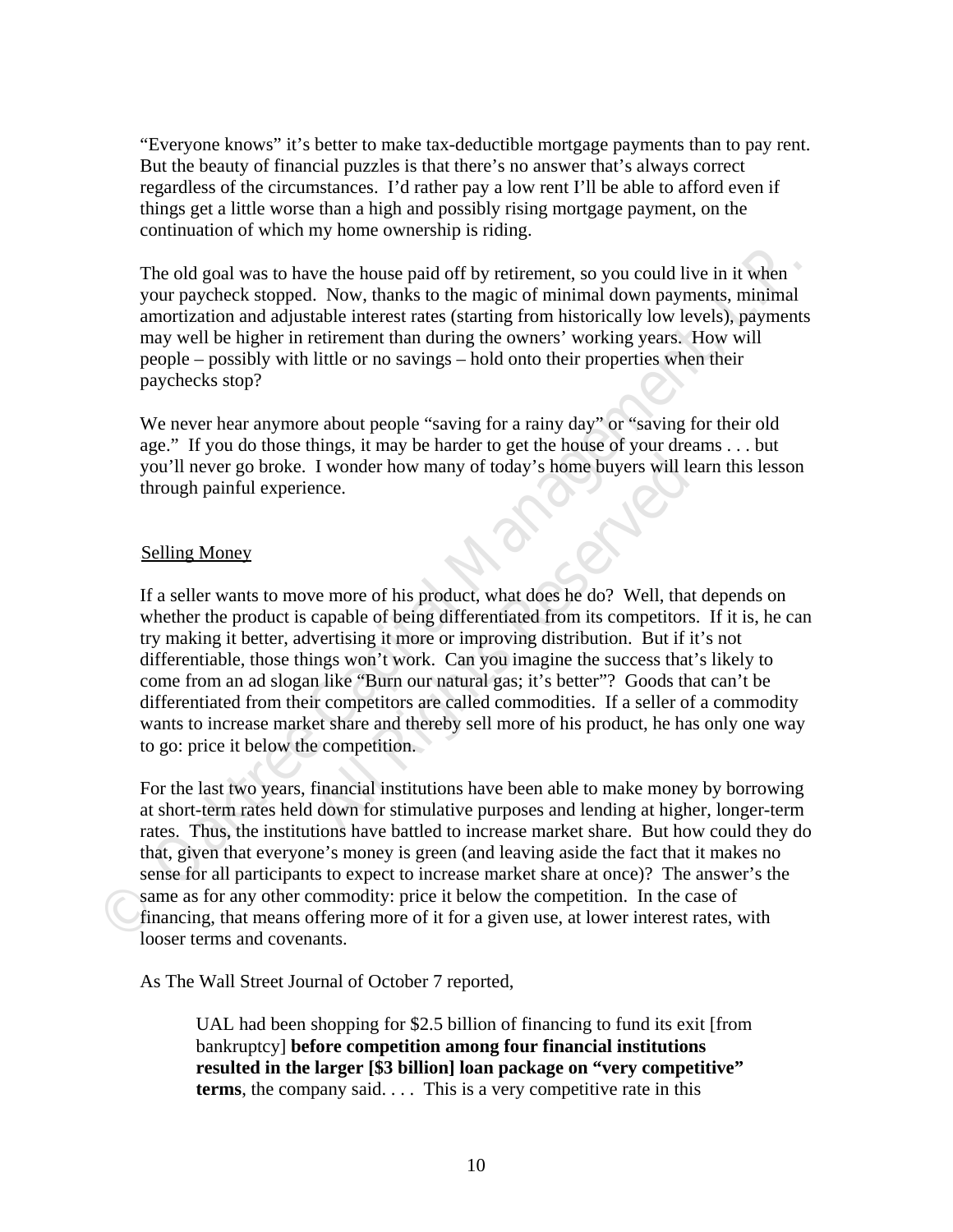industry, [J.P. Morgan Vice President James] Lee said, noting that some recent airline financings have carried much higher rates. (Emphasis added)

When suppliers of capital are trying to pump out more money at lower rates, usually they also apply looser credit standards and offer easier terms. When that's the case, it's time to be a taker of capital, not a supplier. Our best investments have been made when suppliers of capital were shrinking from the market, refusing to lend or invest at any price. That means it's important, as in so many things, to look at the behavior occurring around you and ask one simple question: **"What kinds of times are these?"** The answer is usually clear, and thus so are the implications for the future.

## But Does It Make Sense?

Ultimately, that's all you have to ask. The same October 7 issue of the Journal carried a story describing the efforts of mutual fund companies to offer "absolute-return" funds.

The bear market was "a wake-up call" for investors who previously were fixated on trying to earn as much or more as the surging stock market . . . Now, while investors may not recognize the terminology of absolute versus relative investing, "they just know they don't want to lose money."

to be a taker of capital, not a supplier. Our best investments have been made when<br>suppliers of capital were shrinking from the market. refusing to lend or invest at any<br>price. That means it's important, as in so many thin be the same of the same of the school of the school of the school of the school of the school of the school of the school of the same school of the same school of the same school of the same school investing, "they just kn When the stock market was doing well, investors were pursuing high returns. Now, after some serious losses, they're pursuing safe, dependable returns. Even the Journal, not particularly known for cynicism, points out that, "the recent enthusiasm for absolutereturn funds will fall by the wayside whenever the stock market takes off and market benchmarks rise far more than the gains at hedge-like funds." **In other words, investors pursue safety when past results have been poor, but they lose interest in safety when past results have been good for a while. Not exactly contrarian, but the way it's always been. Investors have to learn that last year's return is not an indicator of next year's return, and thus of the appropriate strategy.** 

And while I'm asking investors for more insight, I see the Journal goes so far as to point out that "it's also possible that the absolute-return vehicles won't achieve their stated objectives." There's nothing new about investment managers falling short of their goals. Further, managing a portfolio of diverse asset classes and both long and short positions to produce steady returns regardless of the market environment is a particularly challenging task. Few people are able to do it successfully, and someone who can is more apt to work at a hedge fund charging "2-plus-20" than a mutual fund charging 1%.

In other words, I think most investors in these "absolute-return" mutual funds will find a few years from now that they didn't get what they wanted – that their returns were disappointingly low or disappointingly volatile (or both). **It would be great, instead, if**  they could ask today whether it's reasonable to expect consistent returns in the high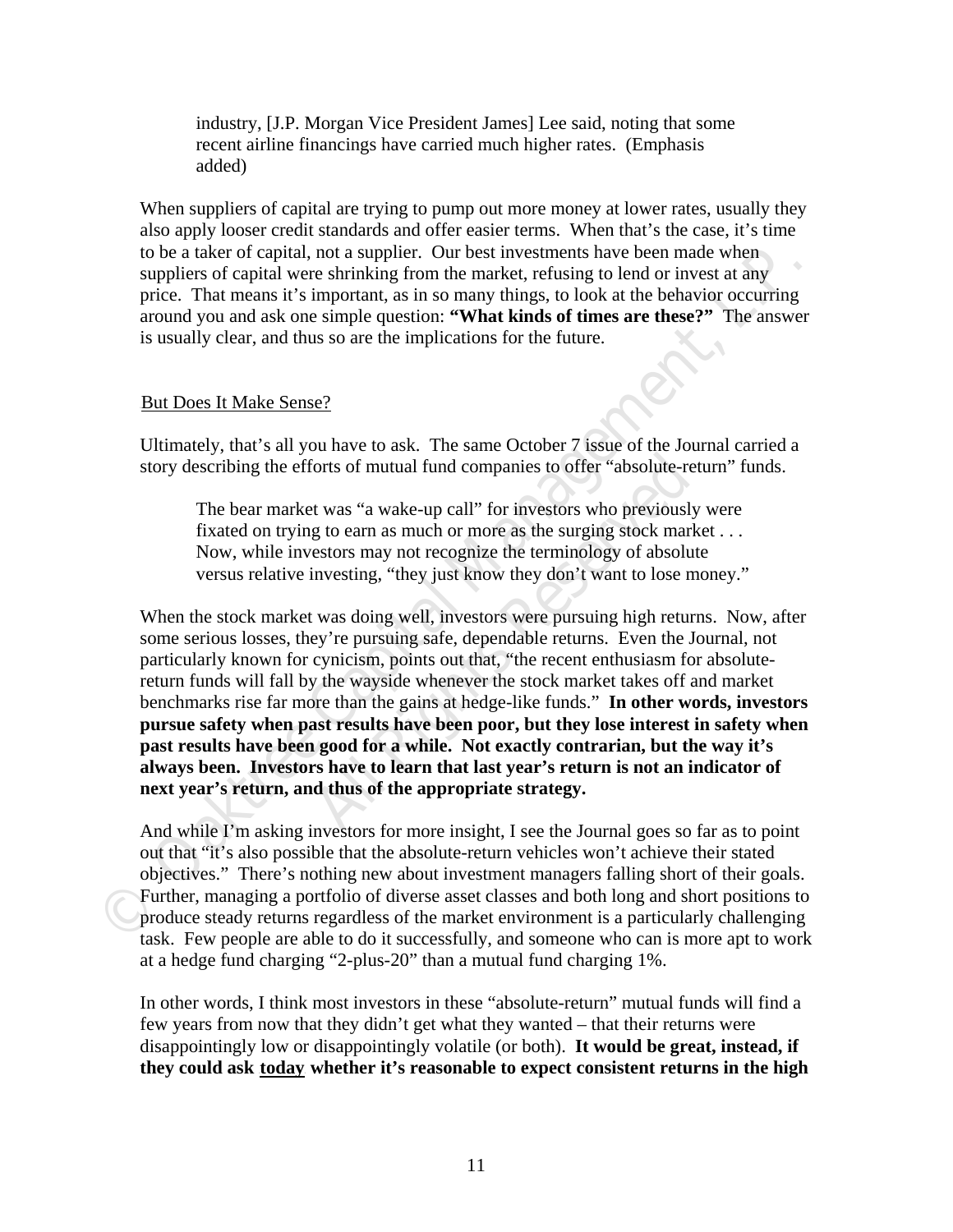**single digits after significant fees.** Otherwise they're likely to end up asking themselves – once again – "What was I thinking?"

\* \* \*

The philosopher George Santayana is famous for having said, "Those who cannot remember the past are condemned to repeat it." (Most apropos of this memo, but less famously, he also said, "Skepticism is the chastity of the intellect, and it is shameful to surrender it too soon or to the first comer.")

The philosopher George Santayana is famous for having said, "Those who cannot<br>remember the past are condemned to repeat it." (Most apropos of this memo, but less<br>famously, he also said. "Skepticism is the chastity of the i **The value of hindsight lies in the fact that lessons learned in the past by others can enable subsequent generations to avoid having to learn them anew. And yet, it seems investors must learn those lessons over and over – and often the hard way.** The exact circumstances may not repeat, and the mistakes may not surround the same asset classes, but the general lessons of investing go on having to be learned. To avoid this, we have to improve on the brevity of memory that Galbraith complains about; refuse to surrender our skepticism; and learn to assess market behavior around us and extract the proper inferences for application to our own behavior.

From the breating poon having to be learned<br>the breath lessons of investing go on having to be learned<br>e on the brevity of memory that Galbraith complain<br>cism; and learn to assess market behavior around us<br>application to o **Readers of my memos know I feel awareness and understanding of cycles is an essential tool for investment survival. I always say about cycles, "We may never know where we're going, but we'd better have a good idea where we are." Hindsight is helpful in this regard, not because the future will be exactly like the past, but because by learning the time-honored lessons of the past we can better cope with the uncertain future. Recognizing past patterns permits us to increase our preparedness, the payoff from which can be considerable.** 

**Recent trends must not be counted on to continue unabated; that's one of the main lessons of the long-term history that matters.** A better understanding of that history tells us that every day of the recent past – and of current experience – is just another step toward the inevitable next cycle. **A critical analysis of the future will prove far more profitable than will unthinking adherence to the latest trend. But it's the latter that always has dominated market movements, and that we have to watch out for.** 

So every day when you read the newspaper, watch your Bloomberg or witness investor behavior, I encourage you to divine what those things say about what's going on. That's one way you can change your investing future for the better.

October 17, 2005